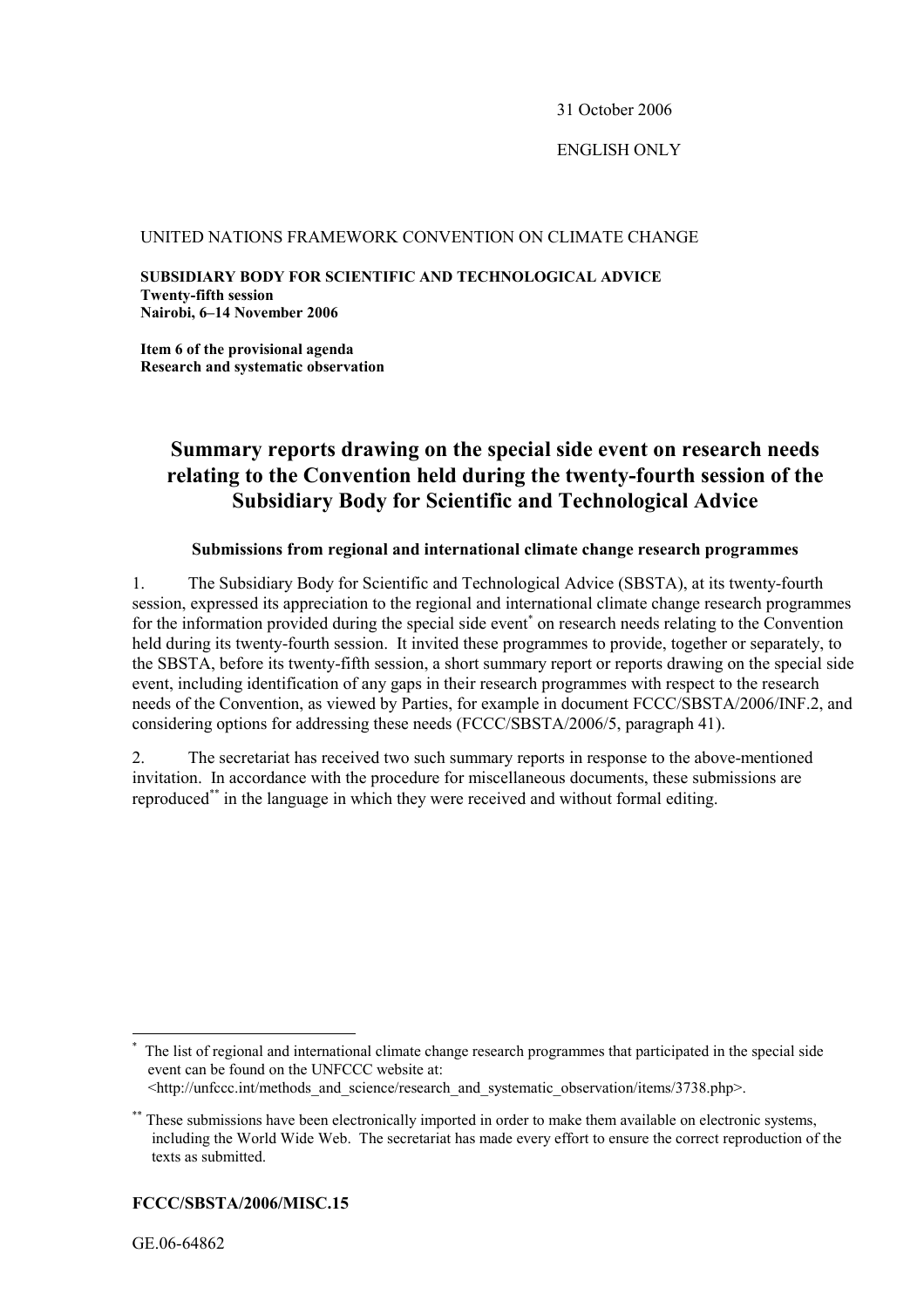# **CONTENTS**

#### *Page*

| WORLD CLIMATE RESEARCH PROGRAMME ON BEHALF<br>OF THE EARTH SYSTEM SCIENCE PARTNERSHIP* | $\mathbf{3}$ |
|----------------------------------------------------------------------------------------|--------------|
| INTER-AMERICAN INSTITUTE FOR GLOBAL CHANGE<br><b>RESEARCH</b>                          | 8            |

<sup>\*&</sup>lt;br>According to the letter from the World Climate Research Programme accompanying the submission, the summary submitted comprises input from all four of the Earth System Science Partnership member programmes.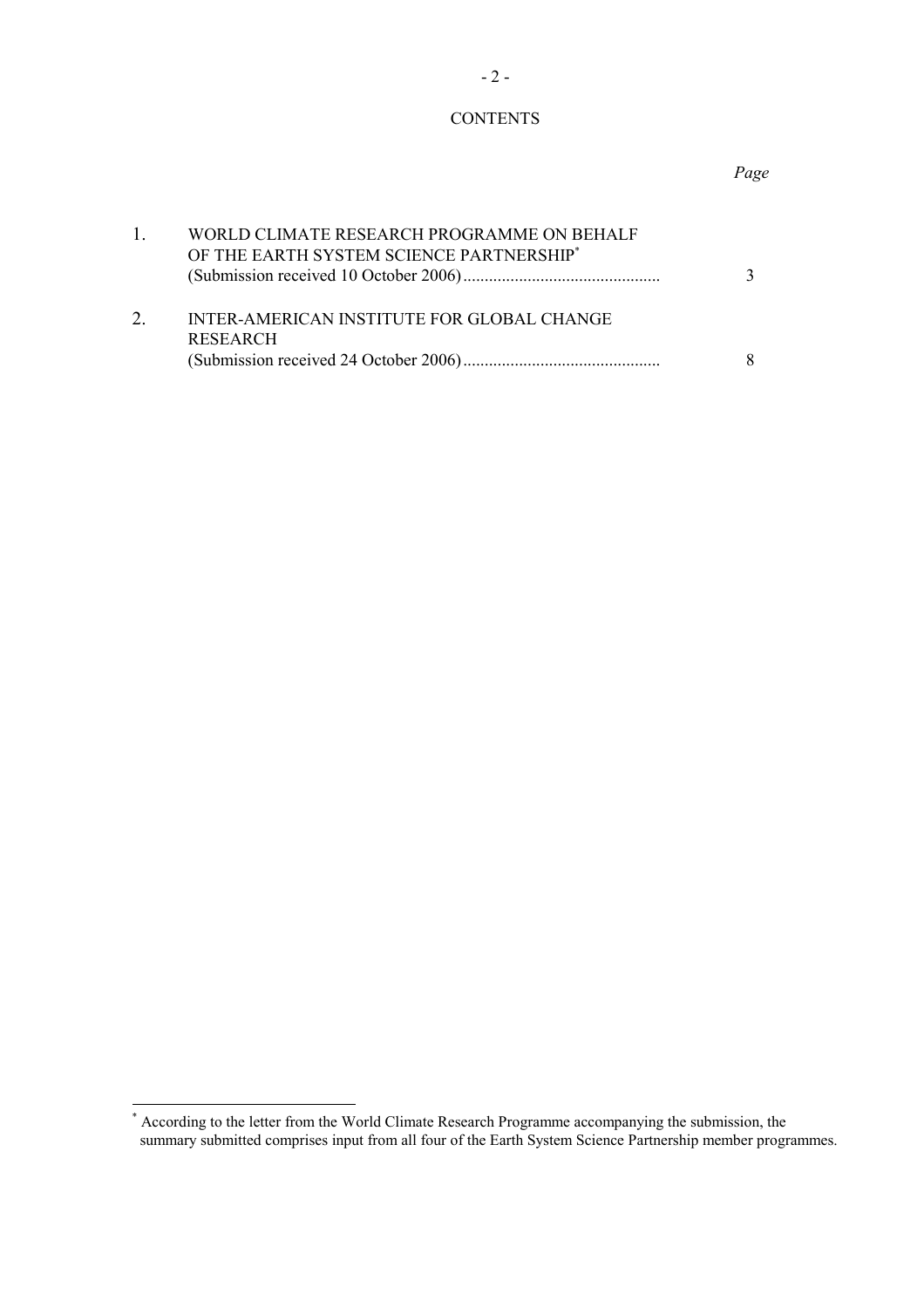## PAPER NO. 1: WORLD CLIMATE RESEARCH PROGRAMME ON BEHALF OF THE EARTH SYSTEM SCIENCE PARTNERSHIP

# **ESSP Input to SBSTA25 on Research Gaps and Needs for the UNFCCC (29 September 2006)**

#### **I. Background**

The letter to all parties from Halldor Thorgeirsson, Deputy Executive Secretary of UNFCCC's SBSTA dated 8 June, refers to the draft conclusions from SBSTA24 on its agenda item 5 (see FCCC/SBSTA/2006/L.7) dated 23 May 2006 which state *inter alia*:

Following the Special Side Event hosted by SBSTA in Bonn on 19 May

*"the SBSTA invited these programmes to provide, together or separately, to the SBSTA, before its twenty-fifth session (November 2006), a short summary report or reports drawing on the abovementioned special side event, including identification of any gaps in their research programmes with respect to the research needs of the Convention, as viewed by Parties, for example in document FCCC/SBSTA/2006/INF.2, and considering options for addressing these needs."* 

The organisations that made presentations on 19 May were: WCRP, IHDP, IGBP, START, IAI and the ESSP Joint Project on Global Carbon, and some regional and national contributors. These presentations are available on the UNFCCC web site.

In this document, the Earth System Science Partnership (ESSP) has tried to gather together all their views i.e. to reply to SBSTA "together" rather than "separately". Of course this does not preclude any organisation from making separate input to SBSTA prior to SBSTA25 in November 2006.

# **II. Gaps in Research Programmes With Respect to the Need of the Convention as Viewed by the Parties**

**i) FCCC/SBSTA/2006/INF.2** gathers research needs into a summary (pages 13-15) as follows:

Parties to the UNFCCC noted that, although progress has been made since 2002, work needs to continue on improving:

- (a) Quantifying of the anthropogenic component of observed changes in climate and estimates of natural influences and natural variability;
- (b) Understanding the mechanisms and factors, both anthropogenic and natural, leading to changes in radiative forcing, and reducing uncertainties;
- (c) Climate related systematic observation and, in particular, a global climate observing system for climate related research.

The United States also observed that the representation of developing countries in international climate change research would be enhanced by improving observation systems, by the efforts of more developing countries to share their climate data and through encouragement and incorporation of such research into their sustainable development planning.

Parties have also noted several specific subjects where more work is needed to meet the needs of the Convention. These subjects include:

- (a) Improvement of methods to quantify uncertainties of climate projections and scenarios, including long-term ensemble simulations using complex models;
- (b) Improvements in the integrated hierarchy of global and regional climate models with a focus on the simulation of climate variability, regional climate changes and extreme events;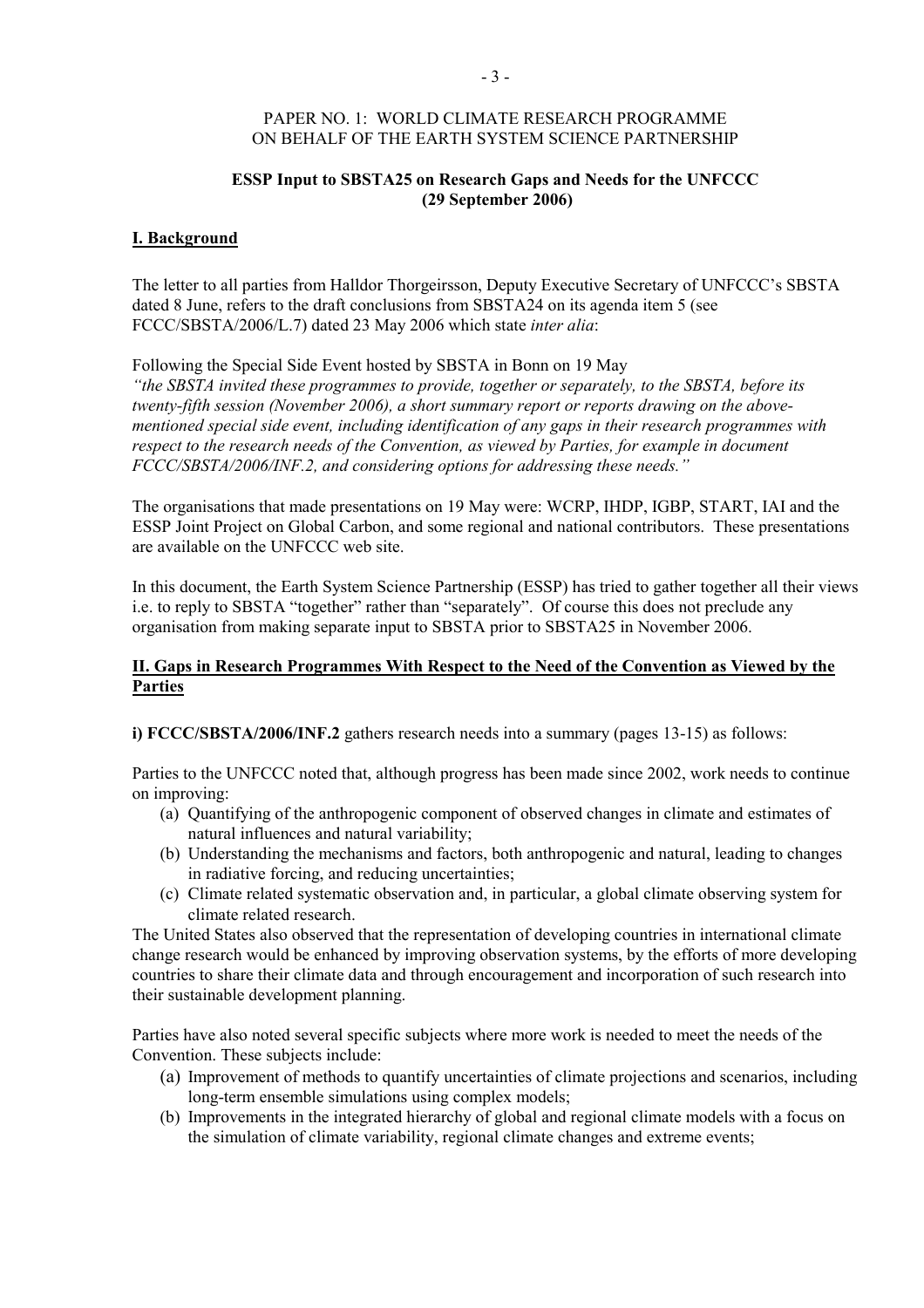(c) More effective links between models of the physical climate and the biogeochemical system, and incorporating the consideration of the human dimension into climate change research.

In order to coordinate activities in climate change monitoring, advanced climate modelling, and impact and adaptation studies, Japan indicated the necessity of the establishment of a database system where data obtained from observations, climate change projection models, and impact and adaptation studies are integrated so that information from different research areas can be made accessible and more applicable to mitigation policies. International and regional research programmes attempted to identify remaining gaps in research and observations and specify directions in the research to address these gaps.

**ii) FCCC/SBSTA/2006/MISC.3** contains summary statements of research needs from some nations as proposed prior to the SBSTA24. These include (from the EU):

- $\triangleright$  Strengthening of the dialogue between scientists and the policy community to better use scientific results in the development of policies on both mitigation and adaptation; and
	- Initiating an international programme or framework that would:
		- a) assess global and regional impacts and risks associated with various greenhouse gas stabilization levels and emission pathways, taking into account adaptation. This should also include better estimates of thresholds and probabilities for abrupt, or irreversible, events and assessment of the risk of the possible amplification (or amelioration) of anthropogenic climate change; and
		- b) assess the economic, environmental and social costs and benefits associated with different stabilization levels and emission pathways and the technological and adaptation scenarios associated with each, including improved understanding of factors affecting resistance to change and learning processes.

The EU also noted that the G8 science academies and those of China, India and Brazil in a statement issued in July 2005 had recommended that governments should be urged to '*launch an international study to explore scientifically informed targets for atmospheric greenhouse gas concentrations, and their associated emissions scenarios, that will enable nations to avoid impacts deemed unacceptable'* (e.g. Royal Society http://www.royalsoc.ac.uk/). In this regard the EU encourages the Earth System Science Partnership (http://www.essp.org/about\_essp.html) to take appropriate steps towards such integrated global research essential to tackling climate change.

# **III. ESSP Views of Gaps in Research Programmes With Respect to the Needs of the Convention**

The Earth System Science Partnership (ESSP) responds to the SBSTA request to identify research needs for the UNFCCC in the framework established by the SBSTA: issues of anthropogenic climate change and of improved sharing and understanding followed by more specific proposals.

# **i) Climate Change**

The ESSP considers the following research tasks as particularly important:

- Improving climate observations, especially the consolidation of the efforts of the various global observation entities (e.g. GEO, IGOS, CEOS, GCOS, GTOS, GOOS...), and a better link to international research programmes.
- Improving the understanding of radiative forcing and coupling including that of GHG concentration changes (presumably via radiative forcing and other associated processes, e.g.  $CO<sub>2</sub>$  feedbacks on oceans and the terrestrial biosphere) because this forcing is the basis of greenhouse warming.
- Improving the understanding of feedbacks between climate and major biogeochemical cycles, especially carbon (e.g. vulnerabilities of presently stable carbon pools to release under climate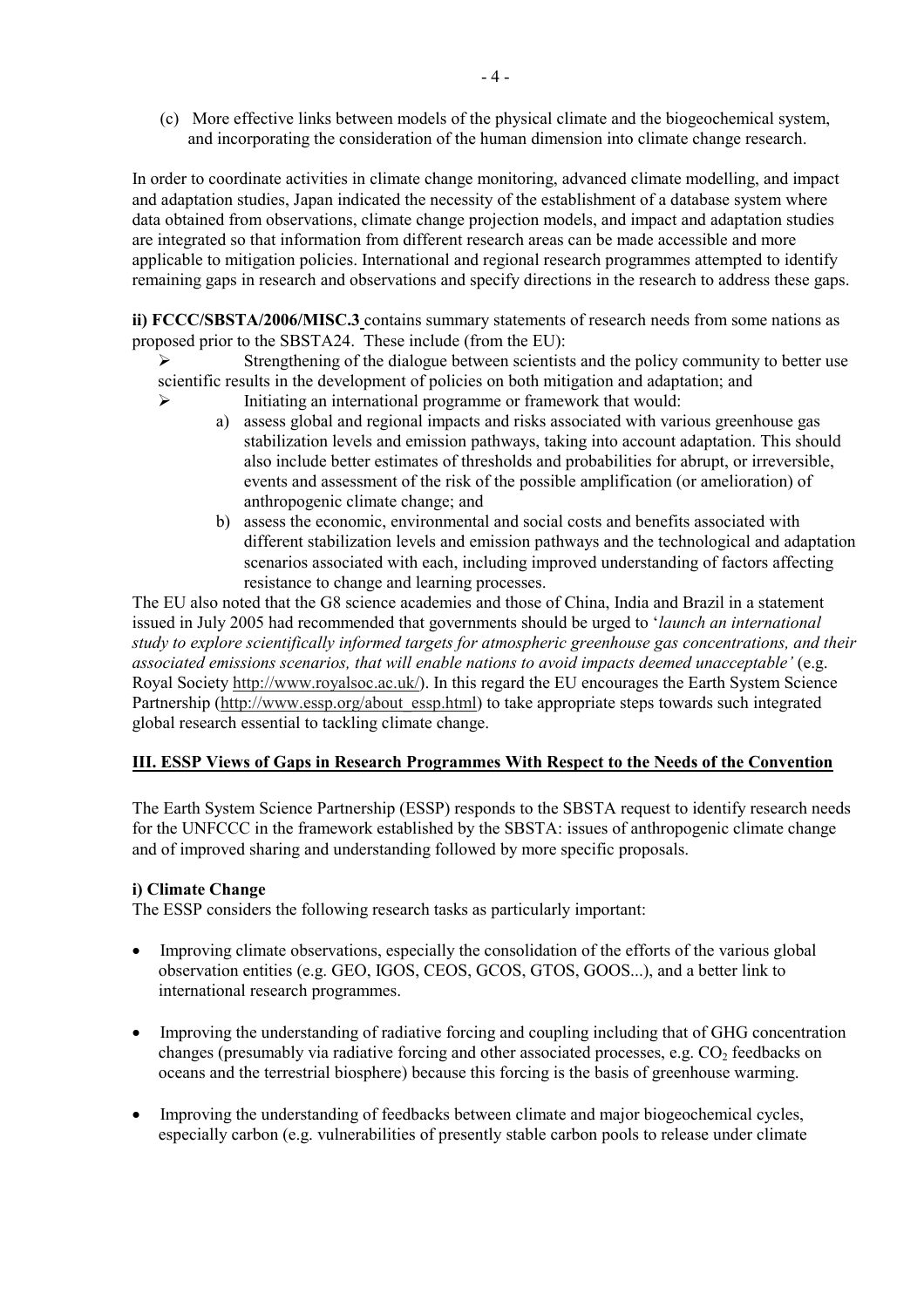change). Likewise, greater understanding is needed about feedbacks between climate and the hydrological cycle. To accomplish this, it is important to embed better descriptions of the major elemental cycles (e.g. C, N, S) and the hydrological cycle, together with their interactions, into climate models.

- Improving the treatment in climate models of the dynamics of aerosols and clouds, and their consequences for the Earth's radiation balance and hydrological cycle. Related to this is the use of palaeo-data to test climate models.
- Improving the descriptions of human activities in climate models so that they begin to represent true "earth system models". For this, the natural and social science communities must begin to work together more intensively. It is particularly important to understand and model trends in human energy use, urbanisation and land use, and their interactions with climate and biogeochemical cycles. ESSP is working actively on these trans-disciplinary questions through its joint projects, including the Global Carbon Project.

# **ii) Improved Understanding and Capacity Building**

ESSP Programmes and Projects mandate that ESSP has a geographical distribution of members on its governing boards. This is one means of enabling developing countries to be engaged in its activities. One of the central activities of the ESSP – "START" – is a major effort to build capacity for understanding and acting on climate change and its impacts.

Specifically, the ESSP offers detailed proposals in response to FCCC/SBSTA/2006/INF.2, p. 4-9 grouped by the three IPCC Working Groups.

# **iii) Modelling Vulnerability**

The climate system is so complex and the scientific and computational requirements for providing societally-beneficial regional climate forecasts are so enormous that the nations of the world should create an international research and computational facility dedicated to the 'grand challenge' of climate prediction.

Climate feedbacks involve highly complex non-linear interactions in both space and time and, therefore, climate models must be run at sufficiently high space and time resolutions to be able to understand and resolve, for example, the climate processes involving deep convective cloud systems. Climate research and climate prediction during the past 30 years has been done by models with space resolution of about 100-300 km, which were adequate to resolve cyclones. We now must advance from cyclone resolving models to cloud system resolving models with resolutions of about 2-5 km. This will require petaflop computers and a critical mass of hundreds of scientists working together to build the next generation of climate prediction models.

The scientific expertise to revolutionise climate prediction of the physical-biogeochemical Earth system and its interactions with the global socio-economic systems resides in no one nation or scientific discipline. An international joint effort is required to make very necessary advances in the 21<sup>st</sup> century. Immediate beneficiaries of such a multi-national joint effort focussed on the 'grand challenge' of climate prediction will include Parties to the UNFCCC and others to 'environmental' UN Conventions wishing to develop vulnerability assessments and adaptation policies.

### **iv) Impacts, Vulnerability and Adaptation**

ESSP believes that delivery of climate information on regional scales underpins all efforts in this category. ESSP is pleased to be able to point to its efforts in this area, especially highlighting the ESSP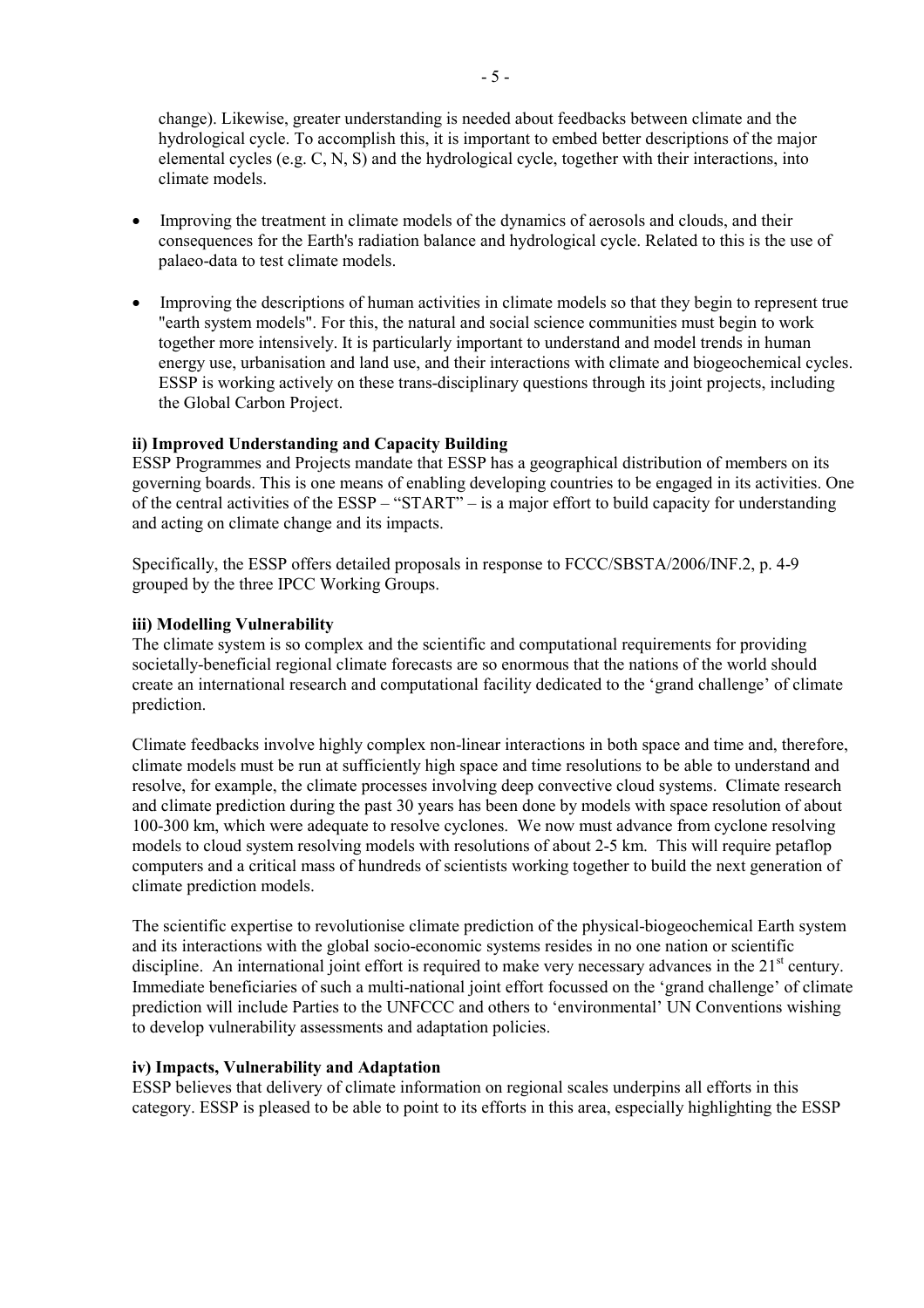Integrated Regional Study approach, and particularly the impressive success of the Global Environmental Change And Food Security (GECAFS) regional case study approach.

Assessment of impacts, vulnerabilities and adaptation to climate change is so complex that it is difficult to prioritize research needs. However, the ESSP identifies issues of great importance as being:

- Multi-scale analysis of climate change impacts and mitigation responses including economic costing of climate change. Assessment of climate impacts at different greenhouse gas stabilisation levels.
- Assessment of impacts from abrupt and/or irreversible climate changes.
- Study and analysis of adaptation strategies and their links to sustainable development i.e. "climate proofing".
- Assessment of the second-order impacts of adaptation strategies.

# **v) Mitigation**

There is now no reasonable doubt that human-caused climate change is occurring. While ESSP believes that some degree of climate change is unavoidable, it also believes that all efforts should be made to lessen the intensity and speed of climate change and its impacts through concerted mitigation and adaptation measures.

To be attractive to policy makers, it is essential to identify mitigation costs, effectiveness of strategies and barriers to accepting them. ESSP believes that holistic analyses of energy and land use options, including demand management and enhancing innovation in GHG abatement technologies, are essential now. We note that ESSP already has significant research efforts in the areas of bio-sequestration potential through Land Use, Land Use Change and Forestry (LULUCF) – especially through accounting and reporting.

It is also of great importance to identify different future "portfolios" of renewable energy that would maximize their benefits to climate mitigation and other sectors and minimize their undesired impacts.

While the ESSP takes no position on geo-engineering as a mitigation approach, we believe that the feasibility and consequences of various proposals should be scientifically studied.

# **IV. Making ESSP Research More Relevant to the UNFCCC**

The ESSP mandate calls for ESSP research to be relevant to important policy issues of society. With this in mind, the ESSP will initiate a discussion within our community about making our work more immediately relevant to the UNFCCC. This includes:

- Considering playing a role in the development of scientific scenarios related to the UNFCCC (emission scenarios, climate scenarios, integrated scenarios);
- Sending ESSP representatives to SBSTA meetings;
- Establishing a reporting system so that ESSP results are directly reported to the SBSTA;
- Beginning an ongoing "dialogue" with SBSTA, which opens the possibility that ESSP re-orients its research to give special priority to key policy-relevant questions defined by the SBSTA.

Already an initial comparison of research needs of the SBSTA and ESSP shows that research interests are converging. Topics of common interest include:

- $\checkmark$  Ensuring the quality of the climate observing system, in particular improving monitoring of extreme events;
- $\checkmark$  Improving the exploitation of the available hierarchy of global and regional climate models to focus more strongly on predicting climate variability, regional climate changes and extreme events;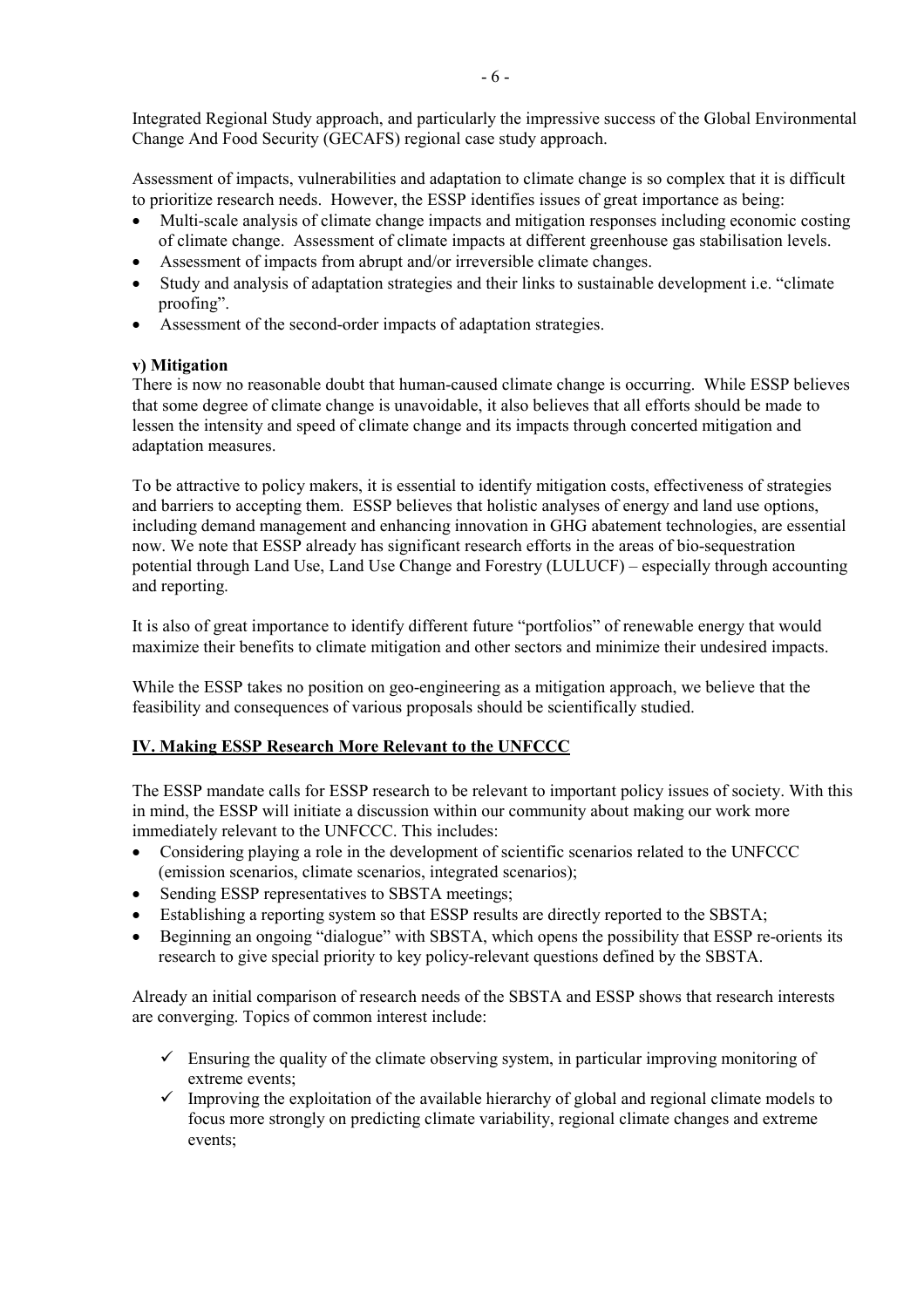- $\checkmark$  Improving the quantification of uncertainties in climate projections and scenarios, including using ensembles of long-term simulations and using multiple models;
- $\checkmark$  Increasing the links between models of the physical climate, the biogeochemical system and the world hydrological cycle, and incorporating the consideration of the human dimension into climate change research;
- $\checkmark$  Linking social as well as natural sciences, and the interaction between the two, in responding to the research needs arising from the assessment reports of the IPCC (section C, paragraph 31, point b) - something ESSP is designed and mandated to do.

Finally, ESSP wishes to stress the need for a forum for an **ongoing and lasting** dialogue with the UNFCCC/SBSTA community. ESSP and its partners hope that SBSTA considers our May 2006 meeting as only the first in a set of regular meetings between ESSP and the UNFCCC SBSTA (a recognised "stakeholder" for all the ESSP Programmes and Joint Projects). We would like to use these meetings to establish common priorities and to allow the ESSP and our Programmes to be able to respond to the needs of the UNFCCC through the SBSTA.

Prepared and approved by the ESSP Task Team on UN Conventions Contact details: Chair of ESSP Task Team: Ann Henderson-Sellers Director, World Climate Research Programme c/o WMO, 7bis Avenue de la Paix Case Postale No 2300, CH-1211 Geneva Ph: +41 (0)22 730 8246 Fx: +41 (0)22 730 8036 Email: AHenderson-Sellers@wmo.int

Martin Rice, ESSP Coordinator c/o DIVERSITAS 51 Bd de Montmorency 75016 Paris, France Tel: +33 1 45 25 67 04 (Direct) Tel: +33 1 45 25 95 25 (Secretariat) Fax: +33 1 42 88 94 31 Email: mrice@essp.org Website: www.essp.org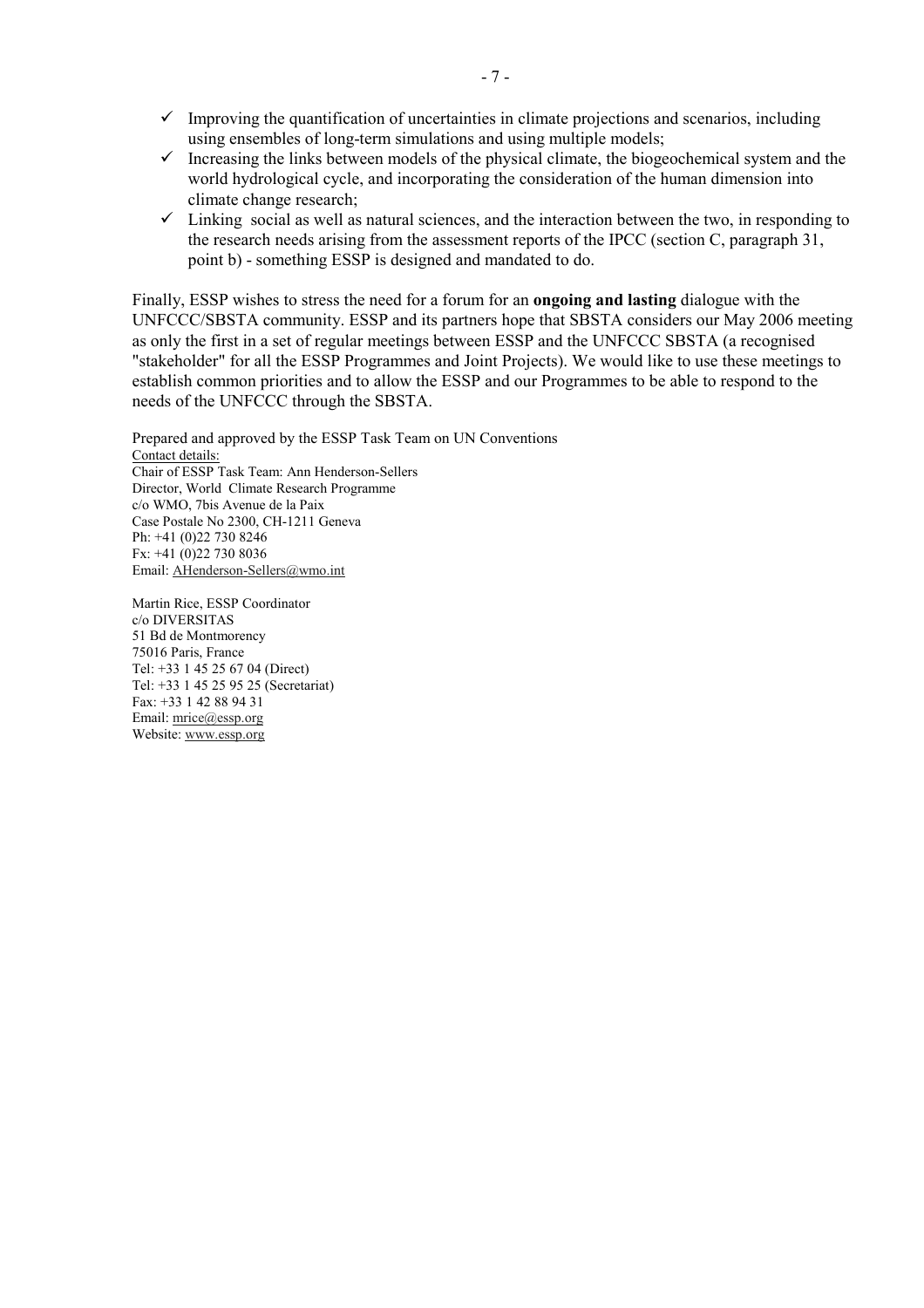#### PAPER NO. 2: INTER-AMERICAN INSTITUTE FOR GLOBAL CHANGE RESEARCH

# **Summary note by the Inter-American Institute for Global Change Research (IAI) on "Research needs and priorities relating to the Convention**"

At its twenty-fourth session, the SBSTA invited climate change research programs to provide a short summary report identifying any gaps in their research programs with respect to research needs of the Convention, as viewed by Parties, for example in document FCCC/SBSTA/2006/INF.2 and considering options for addressing these needs.

The SBSTA noted the continued need to improve communication of scientific information on climate change to policy-makers and the general public. The SBSTA also noted the need for enhancing two-way communication and cooperation between the Parties and regional and international research programs to meet the research needs of the Convention.

Pursuant to that request and further to the participation of the Inter-American Institute for Global Change Research (IAI) at the UNFCCC special side-event, held during SBSTA-24, this document introduces IAI´s new cooperative 5-year science program, the Second Round of Collaborative Research Network (CRN II). The CRN II program started in June 2006 and includes 12 international research consortia, involving at least 40 institutions across 18 countries in the Americas. It is designed to create networks of scientists throughout the region who will work collaboratively on global change problems of importance to the Americas. CRN II projects are expected to contribute to the development and strengthening of the regional capacity to deal with global environmental change issues and their socio-economic impacts. Using an integrative multidisciplinary approach, the program seeks to provide the best possible scientific basis for documenting, understanding and projecting changes in the Earth's system and to facilitate full use of scientific information in policy and decision making.

As an intergovernmental organization with 19 member countries in the Americas, the IAI´s main objectives are to: augment the scientific capacity of the region; encourage research beyond the scope of national programs on scientific issues important to the region as a whole; provide informed action at all levels; and to provide information to policy makers in a useful and timely manner.

The IAI has a dynamic and evolving Science Agenda to ensure the incorporation of changing regional priorities and the needs of IAI member countries regarding global change research. With all past calls for proposals and subsequent project sponsorship, the IAI has implemented this agenda. This has resulted in a large number of successful projects on climate change and variability and other themes of the IAI Science Agenda including ecosystems, biodiversity, land use/cover and water resources; the composition of atmosphere, oceans and fresh waters and the human dimensions of global change.

In a survey circulated by the IAI among its member countries in late 2004, the following topics, among others, were identified as global change research priorities: climate change variability, vulnerability and adaptation to climate change; bridging mechanisms between science and policy; vulnerability of coastal zones; participation and equity in environmental-related decision making; mitigation of GHG emissions and impacts no global change (energy, forest); global carbon cycle; glaciers, water resources and landuse, land-cover change. Some of these topics are being addressed by CRN II projects (see table below).

Research needs still to be addressed include climate change and variability (human and political dimensions); integrated assessments of climate variability, its impacts, and scenarios of climate risks applied to health, agriculture, fisheries, water, tourism and energy; climate change effects on glaciers and water resources; use of general circulation models on a regional scale; vulnerability of coastal zones to climate change.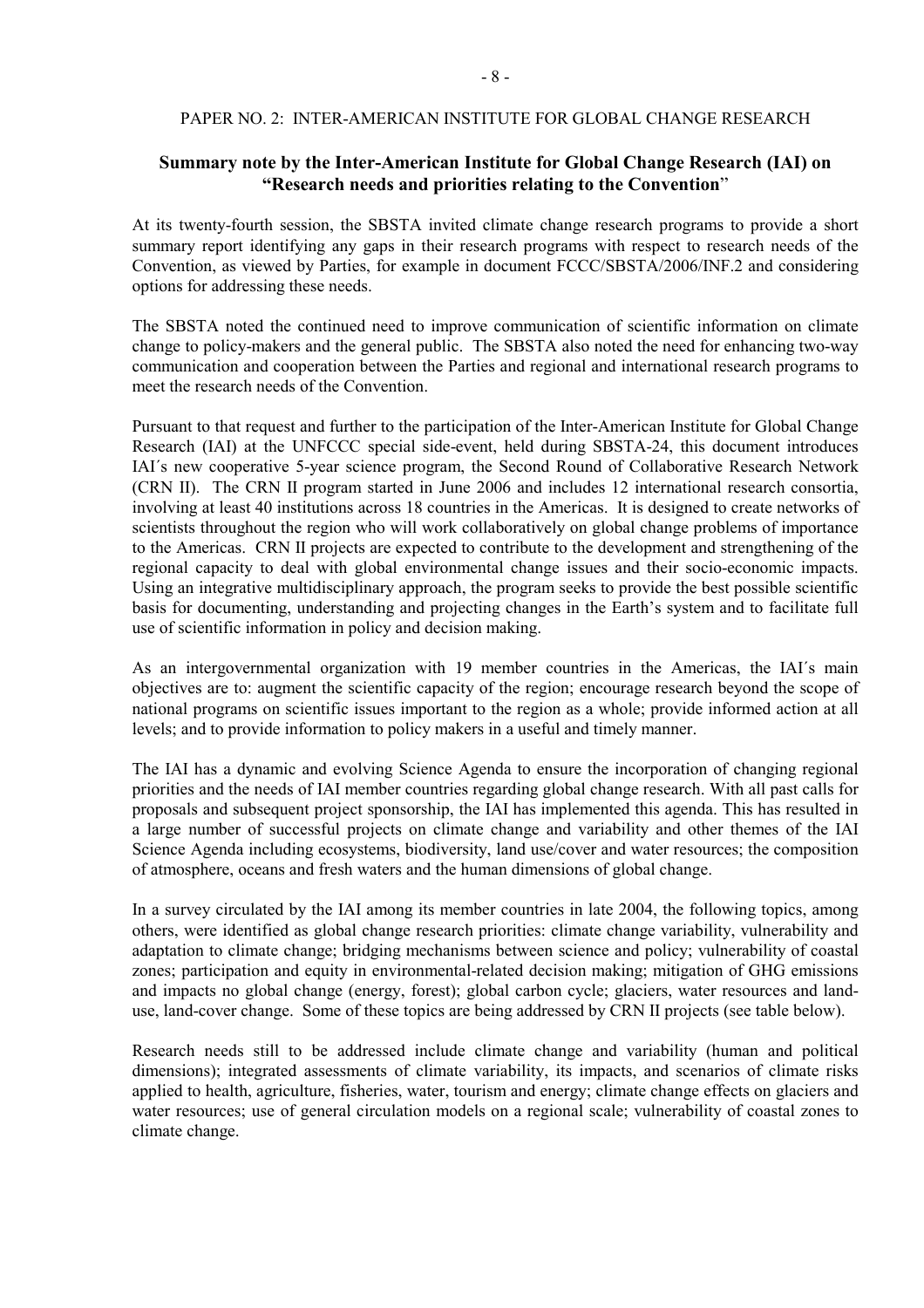In most scientific investigations gaps exists between research, assessments and policy. It is essential that the different parts of science investigations be interconnected and linked to technical and societal decision processes, as in the CRN II and SGP-HD programs. The IAI is developing a regional program dealing with landuse, agriculture and renewable energy sources (biofuels). The topic of biofuels links to most topics of the IAI science agenda and is highly relevant in the regional and global context, namely in technological aspects of energy conversion and carbon off-sets, ecosystem function and biodiversity, agriculture, rural development, and regional risk evaluations that link agricultural development to climate change and variability.

The IAI is making significant efforts in engaging member nations in the science programs and in the translation of scientific information into policy relevant information. A workshop was held jointly with the Scientific Committee of the Environment (SCOPE) on "Linking the Sciences of Environmental Change to Society and Policy - lessons from 10 years of research networks in the Americas". This workshop focused on the importance of links to society and policy in the research networks under the first round of CRN projects exploring the following themes: science policy, generating and steering science for policy relevance; making science credible, practical and operationally valuable to policy and society; stakeholders: identification and integration into the science process (and enhancing the northsouth dialogue) and articulating science for different sectors of society. Links were numerous, invariably guided by excellent research and science, and often had considerable policy impact. The analysis of the underlying process of linking global change science to society has yielded significant insights will be published in 2007 as part of the SCOPE series of science synthesis books.

Since its inception, the IAI has actively promoted, supported and facilitated global change research in the Americas through the planning and support of workshops, education and training and direct support of research. The IAI has contributed to several hundreds of workshops and conferences in the Americas and beyond, which have provided effective *fora* for the development of coordinated research strategies which have greatly enhanced scientific networking in the region. The IAI science programs have always been designed to complement each other, providing for longer-term core activities and also for flexible shortterm initiatives to address specific science issues and capacity building. The sequence of programs allowed the systematic creation of multinational and multidisciplinary research networks based on rigorous scientific planning and a competitive selection process. When the funded portfolio leaves gaps, either in the science or the development of regional opportunities, additional small grants have been successful to complement existing projects and bring under-represented regions or nations into the program.

To complement this research network program, the IAI will launch in late 2006 a Small Grants Program on Human Dimensions (SGP-HD) that will not only integrate a broad range of human science as an integral part of the new generation of projects under CRN II but will also build on the developing network synergies to further enhance the networking between the individual projects and provide the human dimensions research teams with a rich field of study and interdisciplinary interaction. The thematic priority will be on selected topics under the topic "human dimensions and policy implications" (IAI Science Agenda item 4) that is of strategic importance in complementing the existing CRN II global change portfolio, and for which synergies are expected with approved CRN II projects: urban centers & urbanization; current and future vulnerability and adaptability of socio-ecological systems to global environmental change; rural transformation and sustainability; capacity of institutions to respond to global environmental change related uncertainties and human health.

The table below lists CRN II project titles, their principal investigators (PIs) and countries involved and the subsequent paragraphs will briefly introduce those 12 projects.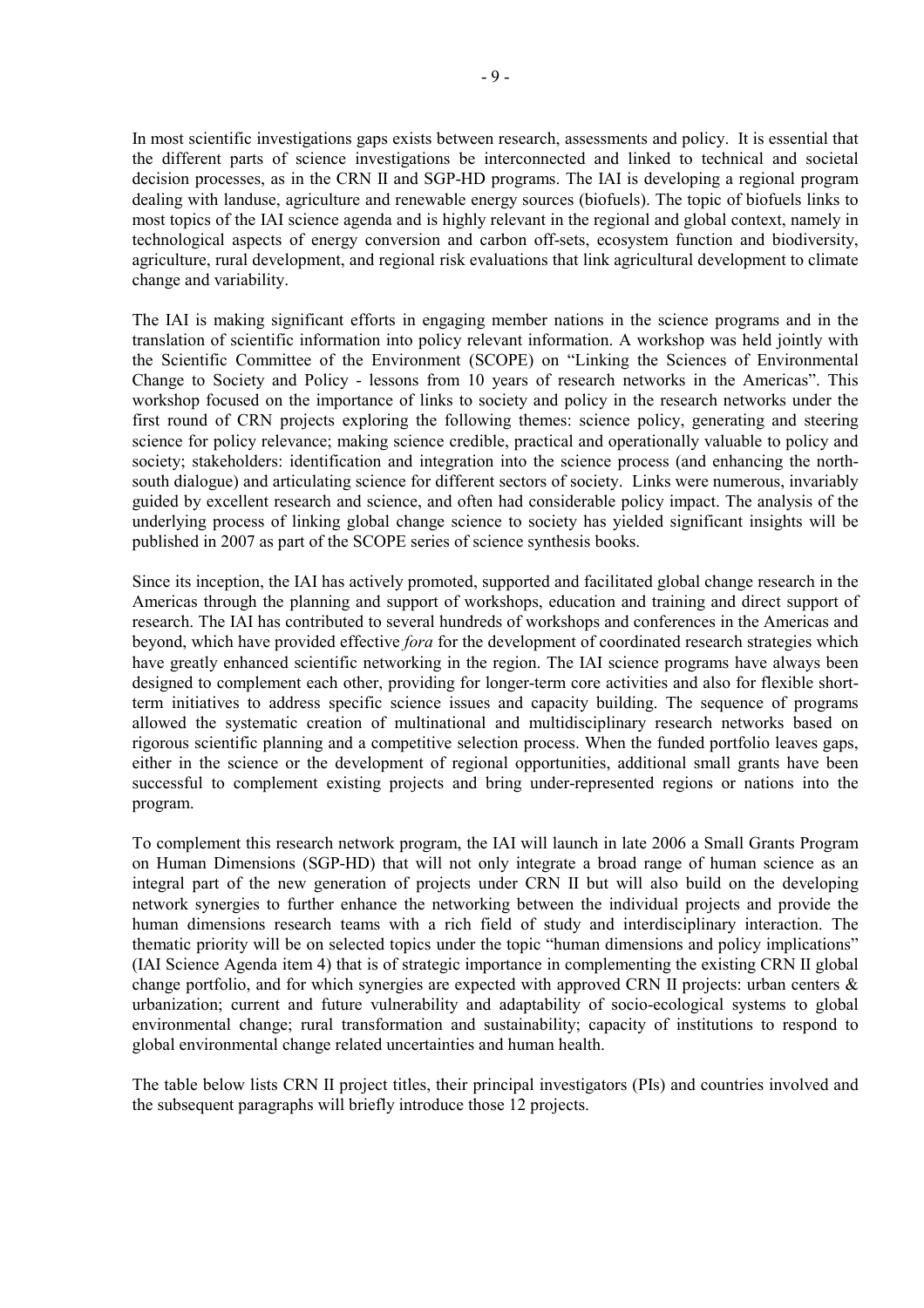| <b>CRN II Project Title</b>                                                                                                                                                     | <b>Principal Investigator (PI)/Institution</b>                                             | Countries (PI country in bold)                                |
|---------------------------------------------------------------------------------------------------------------------------------------------------------------------------------|--------------------------------------------------------------------------------------------|---------------------------------------------------------------|
| From Landscape to Ecosystem: Across-scales Functioning in Changing Environments (LEAF in<br>Change)                                                                             | Sarmiento, Guillermo<br>Universidad de Los Andes, Venezuela                                | Venezuela, Argentina, Brazil,<br>Canada, (Germany)            |
| Functional links between aboveground changes and belowground activity with land use in the<br>Americas: Soil biodiversity and food security                                     | Berbara, Ricardo Luis Louro<br>Universidade Federal Rural do Rio de<br>Janeiro, Brazil     | Brazil, Bolivia, Canada, Chile,<br>Cuba, Ecuador, Mexico, USA |
| Functional Biodiversity Effects on Changing Ecosystem Processes and Services and<br><b>Sustainability: Interdisciplinary Approach</b>                                           | Diaz, Sandra Myrna<br>Universidad Nacional de Córdoba<br>(CONICET), Argentina              | Argentina, Bolivia, Costa Rica,<br><b>USA</b>                 |
| Land use change in the Rio de la Plata Basin: Linking biophysical and human factors to predict<br>trends, assess impacts, and support viable land-use strategies for the future | Jobbagy, Esteban<br>Universidad de Buenos Aires, Argentina                                 | Argentina, Brazil, Paraguay,<br>Uruguay, USA                  |
| Documenting, understanding and projecting changes in the hydrological cycle in the American<br>Cordillera                                                                       | Luckman, Brian<br>University of Western Ontario, Canada                                    | Canada, Argentina, Bolivia,<br>Brazil, Chile, Mexico, USA     |
| Tropical cyclones: current characteristics and potential changes under a warmer climate                                                                                         | De Raga, Graciela Binimelis<br>Universidad Nacional Autónoma de<br>México, Mexico          | Mexico, Costa Rica, Cuba, USA                                 |
| Paleotempestology of the Caribbean Region: A Multi-proxy, Multi-site Study of the Spatial and<br><b>Temporal Variability of Caribbean Hurricane Activity</b>                    | Liu, Kam-Biu<br>Louisiana State University, U.S.A.                                         | USA, Canada, Costa Rica, Mexico                               |
| An International Consortium for the Study of Oceanic Related Global and Climate Changes in<br><b>South America (SACC)</b>                                                       | Piola, Alberto<br>Servício de Hidrografía Naval/<br>Universidad de Buenos Aires, Argentina | Argentina, Brazil, Chile, Uruguay,<br><b>USA</b>              |
| <b>Effective Adaptation Strategies and Risk Reduction towards Economic and Climatic Shocks:</b><br><b>Lessons from the Coffee Crisis in Mesoamerica</b>                         | Castellanos, Edwin J.<br>Universidad del Valle de Guatemala,<br>Guatemala                  | Guatemala, Costa Rica, Mexico,<br><b>USA</b>                  |
| Understanding the human, biophysical and political dimensions of tropical primary and<br>secondary dry forests in the Americas                                                  | Sanchez Azofeifa, Gerardo Arturo<br>University of Alberta, Canada                          | Canada, Brazil, Costa Rica, Cuba,<br>Mexico, USA, Venezuela   |
| South American Emissions, Megacities, and Climate (SAEMC)                                                                                                                       | Klenner, Laura Gallardo<br>Universidad de Chile, Chile                                     | Chile, Argentina, Brazil,<br>Colombia, Peru, USA              |
| <b>Caribbean Coastal Scenarios</b>                                                                                                                                              | McClain, Michael<br>Florida International University, U.S.A.                               | USA, Cuba, Dominican Republic,<br>Jamaica, (Puerto Rico)      |

- 10 -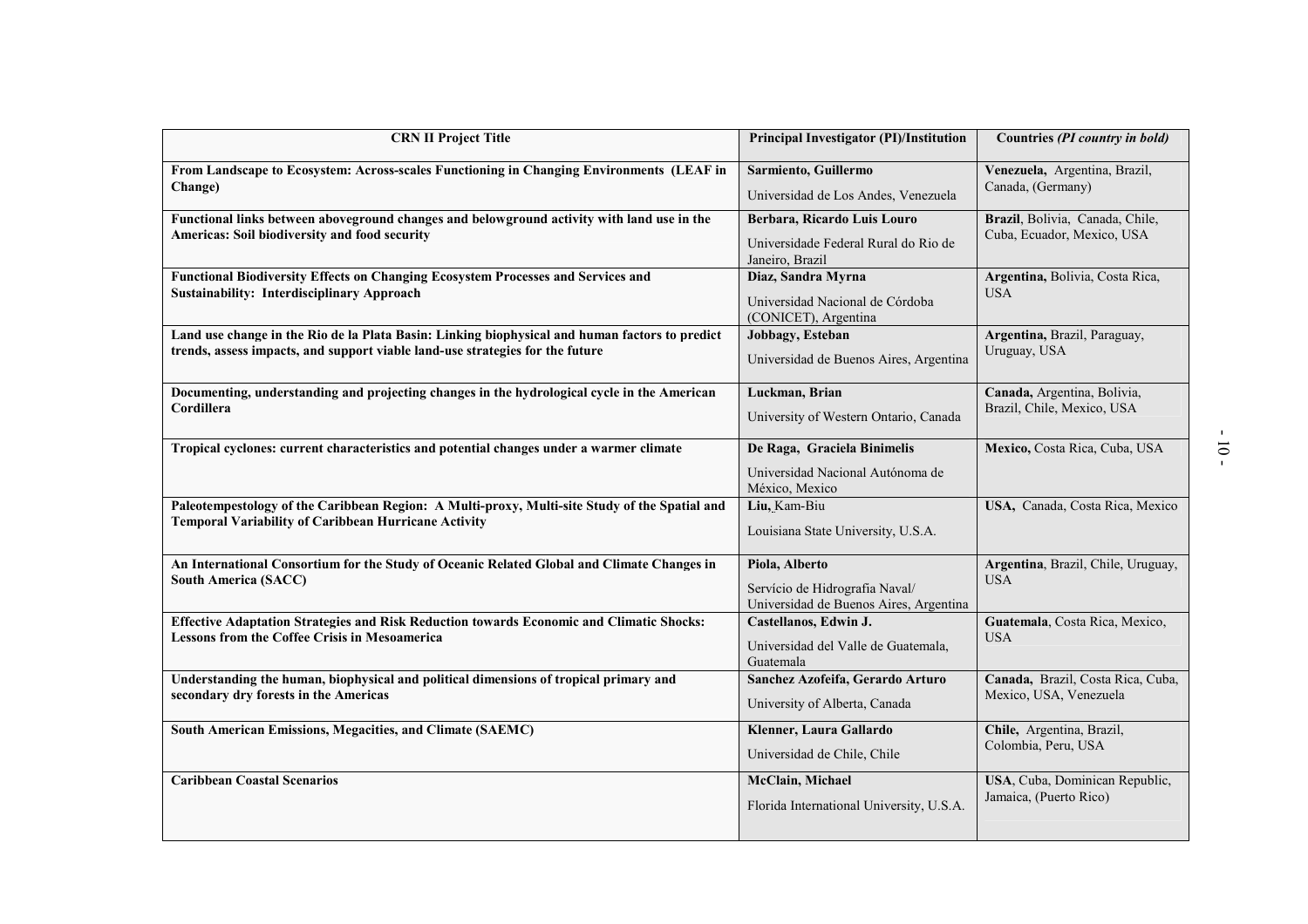#### **From Landscape to Ecosystem: Across-scales Functioning in Changing Environments**

*Guillermo Sarmiento, Facultad de Ciencias, Universidad de Los Andes, Venezuela* 

This network assembles a sizable group of researchers and advanced students from five institutions in four countries: Argentina, Brazil, Canada and Venezuela. The project will study environmental and economical consequences resulting from global climate change and the role of climate change on the functioning and dynamics of certain North and South American ecosystems. The research will focus on selected pairs of neighbor ecosystems showing sharp differences in structure, upper montane and subartic forests on the one side, open formations such as tundras, paramos and grasslands. Their responses to environmental changes, mainly in temperature, radiation and rainfall, will be fairly divergent. Furthermore, the physiognomic contrast between these ecosystems permits the straightforward detection, either on the field or on remote sense imagery, of past and ongoing shifts in their boundaries.

These studies, besides suggesting the expected functional shifts arising from climate changes, will allow the group to determine the probability of displacements in their respective geographical areas. They will also look into how predictable climate changes modify the functioning and dynamics of ecosystems and the many services ecosystems afford. Furthermore, they will look into shifts in ecosystem boundaries, following the different scenarios of change in each of the five study areas and how it will affect the use of land, water and other natural resources.

Another objective of the group is to establish how the distribution and characteristics of these ecosystems have varied along different time scales, from the last hundreds of thousand of years to the last decades, identifying patterns in past changes and relating them to external determinants, thus allowing the prediction of forthcoming trajectories. The network will strengthen the scientific relations between researchers, institutions and countries significantly contributing to the formation of highly qualified people to continue confronting these crucial environmental and social issues.

# **Functional Links Between Aboveground Changes and Belowground Activity with Land Use in the Americas: Soil Biodiversity and Food Security (AMFOODS**)

*Ricardo Berbara, Universidade Federal Rural do Rio de Janeiro, Brazil* 

This multinational multidisciplinary research network seeks to determine how soil microflora's belowground activity will counteract global climate changes and land use cover changes (LUCC). The project will test, at an ecosystem level, the hypothesis that soil carbon sink and ecosystem resilience can be increased by key soil microorganisms associated with plants.Most findings linking below-ground soil activity to mitigation of global change negative effects are of limited relevance since they come from indoor experiments. The project will conduct its large scale research in a wide range of field conditions in 8 countries in the Americas.

The group will address gaps in knowledge on the mechanisms involved in soil functioning and stability. LUCC processes may be particularly drastic in Latin American countries because of the increases in deforestation rates with the introduction of crop and pasture systems. In North America, land used for agriculture is declining relative to land under forestry. The opposite is happening in South America, where crops are replacing tropical forest areas. This difference in land occupation patterns between North and South America is an important element of analysis to determine impacts not only on gas emissions, but also on several soil functions mediated by soil organisms, which could lead us to determine reliable carbon budgets. Existing knowledge indicates that the influence of mycorrhizal fungi on carbon dynamics under global change remains largely unknown, but most certainly plays a significant role in soil carbon sequestration.

Proposed research locations span over a wide range of latitudinal and altitudinal gradients that should reveal a broad assortment of soil microflora's responses as well as general responses, which are linked to the fundamental mechanisms of soil functions.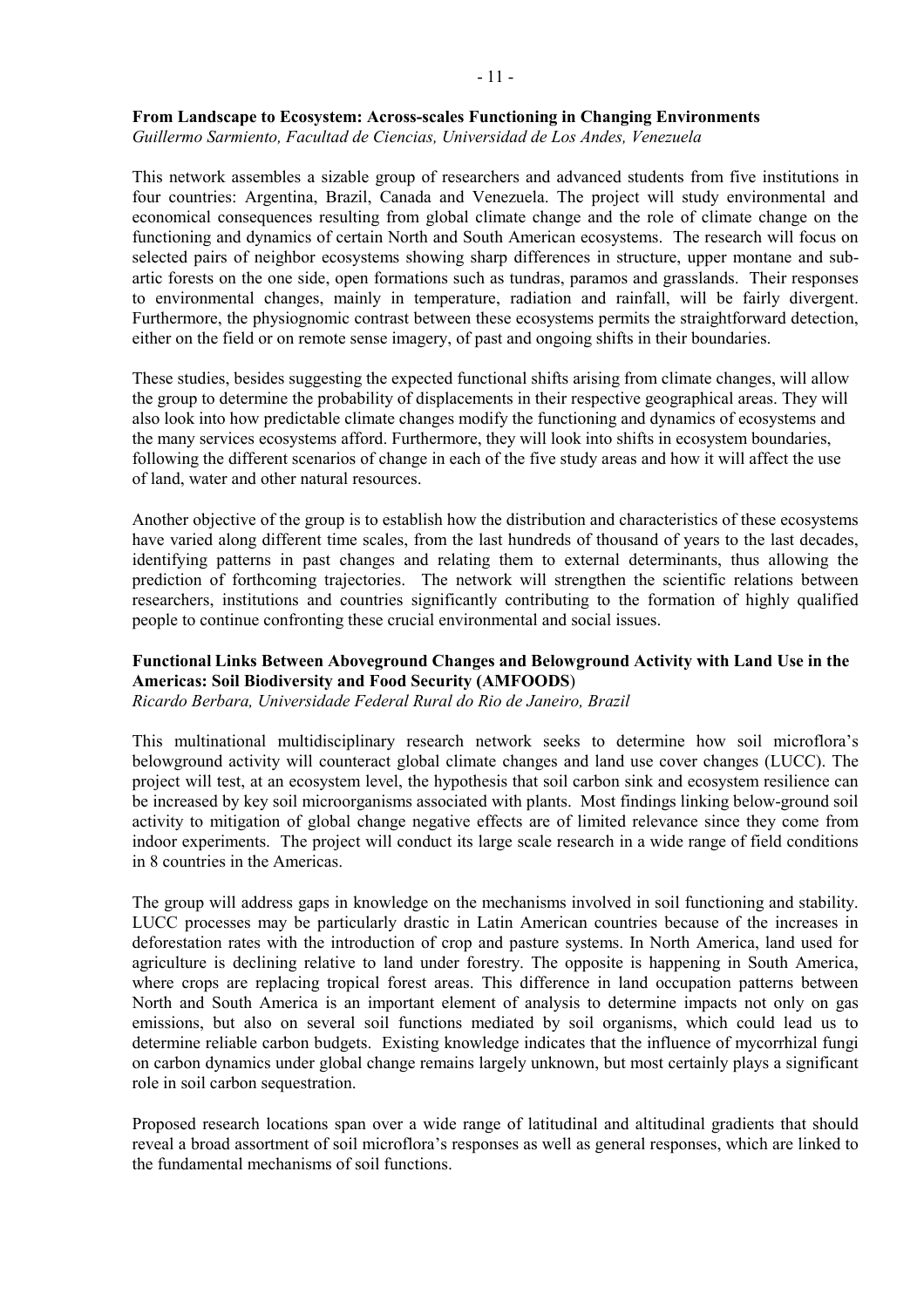**Biodiversity, ecosystem services and stakeholders: conflict compromise and the challenges ahead**  *Sandra Diaz, Instituto Multidisciplinario de Biología Vegetal, Universidad Nacional de Córdoba (CONICET), Argentina* 

This network will implement a new interdisciplinary framework to analyze and compare field studies of land use change in the Americas from the tropics to the tundra. They will build a conceptual link between major land use change trajectories, functional biodiversity (FB), ecosystem processes and services, and vulnerability-sustainability of the production systems that are based on them. They propose to: construct a network of scientists addressing links between land use as a driver of global change, FB shifts, and ecosystem processes and services in the Americas; develop the first comparison of the effects of land use on FB and to establish how this in turn has the potential to modify ecosystem processes in systems under different degrees of climatic control; establish links between FB, ecosystem functioning and major ecosystem services perceived by different local and non-local stakeholders; develop a conceptual framework and a set of empirical tools and recommendations, available to a wide community of scientists, para-scientist and land-managers, to be used as the basis for management decisions aimed to assess and optimize the ecosystem-service value of the land considering the interests of different stakeholders.

They seek to address the question of how global initiatives to protect biodiversity and sustain the provision of ecosystem services face a multifaceted challenge as different ecosystem processes cannot always be simultaneously optimized.

In order to address these issues, they are constructing an interdisciplinary conceptual framework where the quantification of plant functional biodiversity and ecosystem processes under different land use regimes will be done using the specific techniques of plant ecology whilst the perception and manipulation of those ecological variables by stakeholders with different, often conflicting, interests will be documented using social science methods.

### **Land Use Change in the Rio de La Plata Basin: Linking Biophysical Human Factors to Understand Trends, Assess Impacts, and Support Viable Strategies for the Future**  *Esteban Jobbágy, Facultad de Agronomía, Universidad de Buenos Aires, Argentina*

This research network will explore questions focusing on land use changes, their drivers and impacts within the Plata Basin. This team of 18 researchers from 13 institutions, 5 nations, and a broad disciplinary background recognizes that land use changes in the Plata Basin pose urgent environmental challenges and unique opportunities to advance global change science at the same time. Among the vast array of existing land use changes they will identify those of greatest relevance such as the expansion of crops on dry forest lands and the establishment of tree plantations on grasslands, and possibly others.

This project will look at questions that pose urgent challenges and unique opportunities to global change scientists, particularly in a region like the Rio de la Plata Basin, where the largest and most productive agricultural systems of the continent are experiencing their fastest expansion in history. The goals in this project are to: understand the drivers of land use changes in the Río de la Plata Basin; evaluate their impacts on ecosystems and societies; identify critical feedbacks and plausible future trends, and support regional land use planning through an active dissemination of scientific knowledge and tools. Furthermore, they will explore the dominant land use changes of the last three decades across the basin, namely, the expansion of agriculture over forests and tree plantations over grasslands, and the intensification of agricultural systems, and grazing on natural vegetation.

Working at multiple scales, the project will bridge the gap between a growing, but disperse body of local studies, and the novel perspectives and tools of global change science. They will develop a regional forum for global change science extension that will actively reach policy makers, stakeholders, and the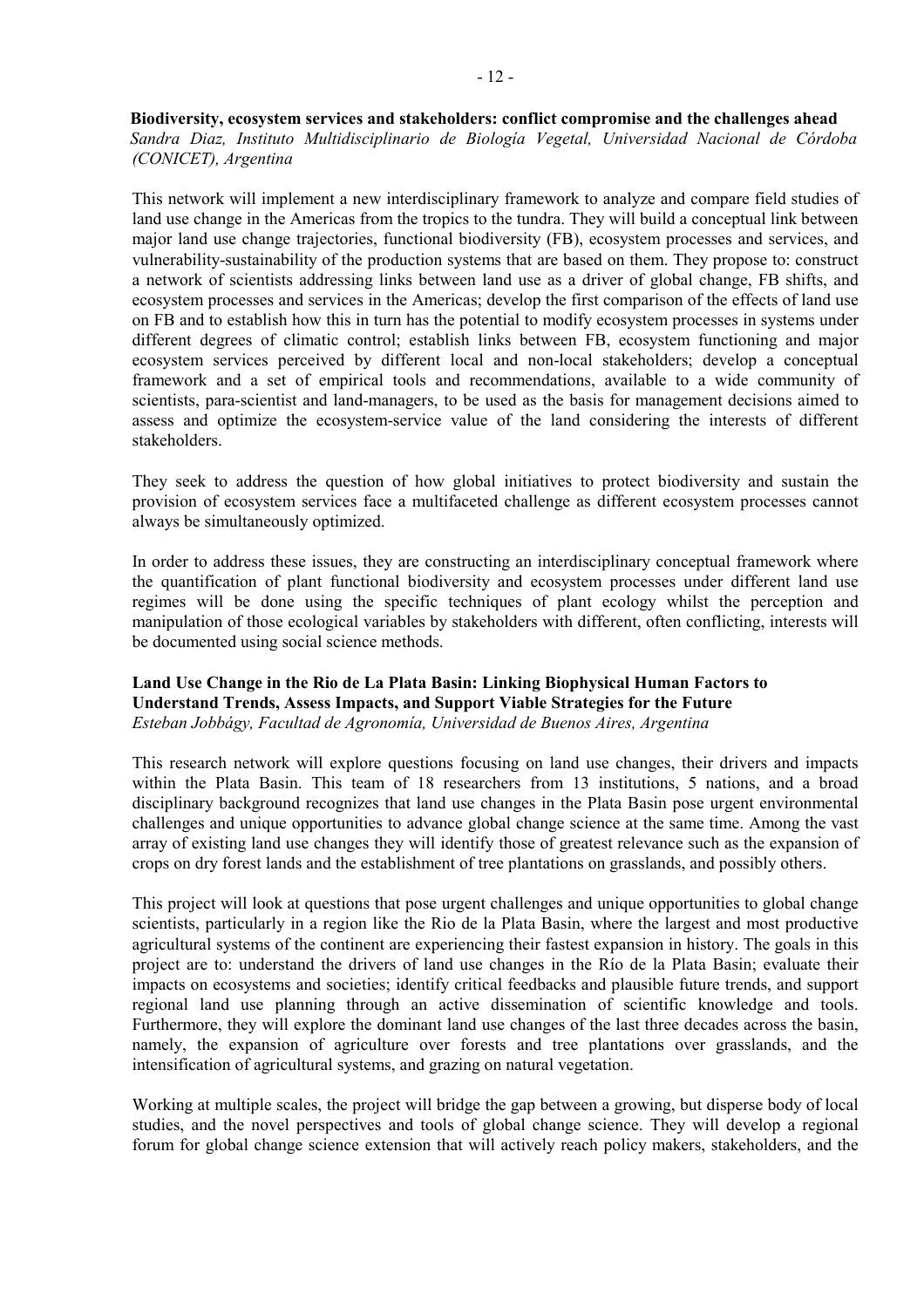public in general. Training new scientist and integrating them into an international research network will be a priority.

# **Documenting, understanding and projecting changes in the hydrological cycle in the America Cordillera**

*Brian H. Luckman, University of Western Ontario, Canada* 

The principal objective of this CRN is to assess the ongoing effects of climate change on water resources in selected mountain regions of the Americas by documenting and understanding the variability of precipitation and streamflow; their linkages to atmospheric and sea surface temperature controls in adjacent oceans; their variation in time and space; and how they may vary in the future in response to global environmental changes. The project will also examine the potential impact of these changes on socioeconomic activity.

This CRN network focuses on four critical regions: the southern Andes, the Bolivian Altiplano, northern Mexico and the North American Cordillera. Study sites range from rain-fed river basins in Mexico and Chile where land use changes have significantly impacted runoff patterns, to small basins fed by rapidly diminishing glaciers that supply water to the city of La Paz in Bolivia. It will examine and develop contemporary and proxy climate and runoff data to establish links with the dominant causes of climate and streamflow variability over the last ca 300 years (e.g. ENSO, PDO, NAO); assess whether the instrumental records are representative of long term climate and streamflow variability; document and model the mass loss from glaciers and their contributions to streamflow in selected areas. The project will also assess the impact of these hydrological changes on economic and social activities and their implications for future water management scenarios, policies and institutional frameworks. This research will increase our current knowledge of the dynamics of the water cycle in these regions and also provide information on the causes, magnitude and frequency of significant regional droughts.

Fresh water will be an increasingly scarce resource in the warmer, more crowded world resulting from ongoing Global Changes. In many areas of the Americas, mountain regions provide water that sustains adjacent arid lowland communities. Future changes in the amount, seasonality and quality of that water will be critical determinants of human activities in these areas. Increasing demand coupled with changes in supply will create severe problems in water availability that will require effective management and mitigation strategies.

#### **Hurricanes in a changing climate: A look at the Eastern Pacific region**

### *Graciela de Raga, Centro de Ciencias de la Atmósfera, Universidad Nacional Autónoma de México, Mexico*

This project will study aspects of formation and intensification of storms in the Eastern Pacific, a region that has not been given the same degree of attention as other regions, even though more cyclones per unit area form there than in any other region in the world. Hurricane Juliette in 2001 reached Category 4 and even though it weakened before landfall on the Baja Peninsula, it caused widespread destruction of bridges and roads. Cyclones that develop in this region may result in intense precipitation over land when they interact with the steep topography that lies very close to the coast, potentially leading to landslides and loss of life and large economic damage, as when Pauline (1997) resulted in over 200 deaths in Oaxaca and Guerrero. Their study will address the question of whether the large scale environmental conditions associated with the intensification of tropical cyclones in this region will be more frequent in a future warmer climate, as predicted by the models currently involved in the Forth Assessment of the IPCC. Furthermore, the study will investigate potential changes in the timing of landfall, which in the past have predominantly occurred late in the season.

Intense tropical cyclones can cause devastation when they impact on land, as evidenced last year when Katrina and Rita affected the United States and when Wilma hit the Caribbean coast of Mexico. Wilma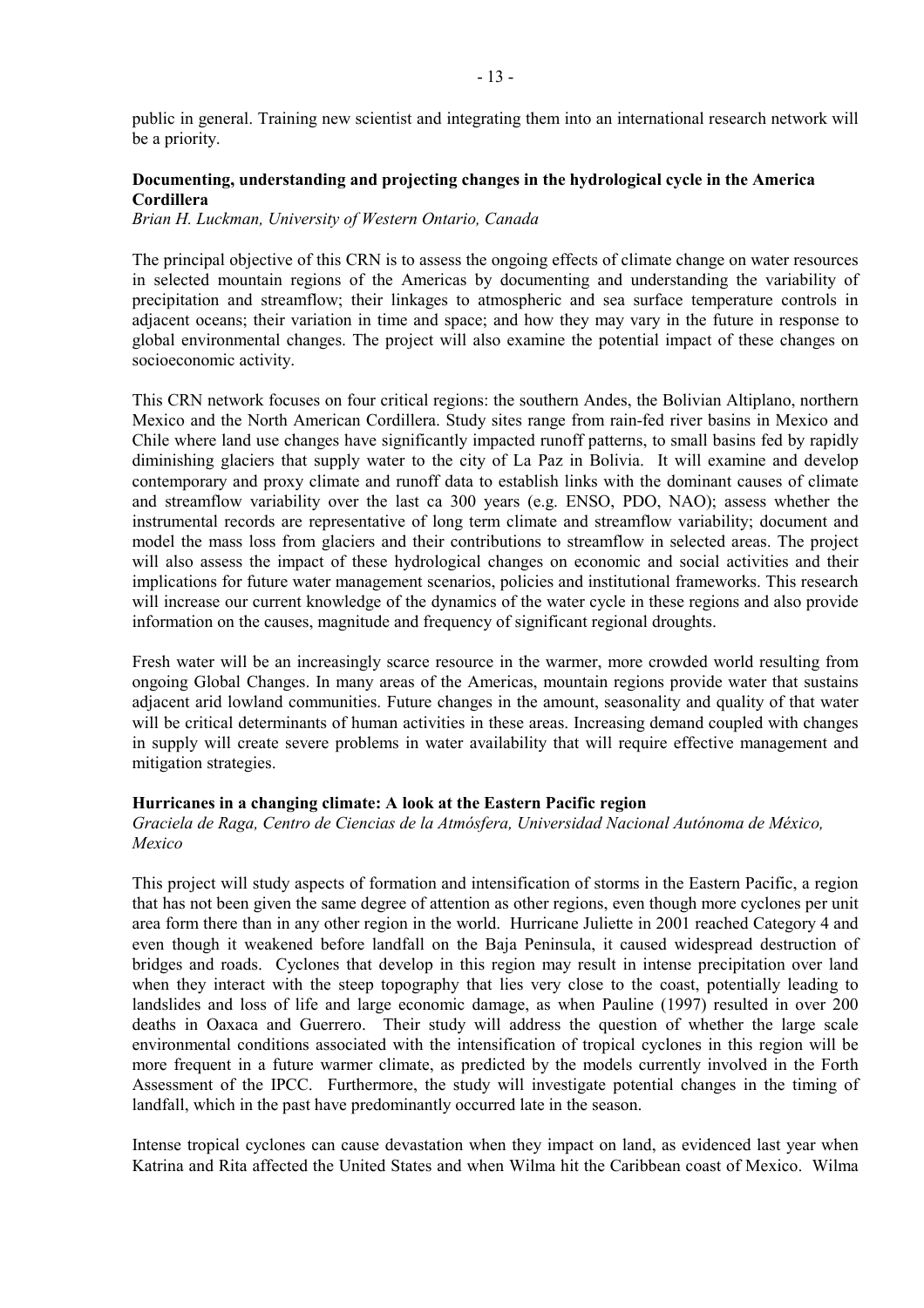as a Category 5 hurricane, had the lowest ever recorded pressure in the Atlantic basin. Recent studies have indicated an increase in the frequency of the most intense cyclones  $(4 \text{ and } 5)$ , but not an increase in the total number of cyclones. The question of whether the increased frequency of these intense storms is due to climate warming or natural variability is currently being discussed within the scientific community, but also in the media and by policymakers.

# **Paleotempestology of the Caribbean Region: A Multi-proxy, Multi-site Study of the Spatial and Temporal Variability of Caribbean Hurricane Activity**

*Kam-biu Liu, Louisiana State University, U.S.A.* 

This project deals with the hurricane hazard in the Caribbean region. Hurricane climate is an important scientific subject in global change research, and it is also a topic of enormous societal relevance, especially to stakeholders in this hurricane-prone region. This project aims to study the spatial and temporal variability of Caribbean hurricane activity across multiple timescales from the interannual to the millennial by employing the principles and methods of paleotempestology, a young but burgeoning scientific field that studies past tropical cyclone activity by means of geological and archival techniques. Paleotempestology can provide a long-term perspective that is vital for understanding the climate mechanisms affecting hurricane activity and for predicting the future.

The 13 scientists involved in this CRN, from ten institutions in four countries (U.S.A., Mexico, Costa Rica, Canada), will advance the research frontiers in paleotempestology by employing for the first time a multi-proxy approach in paleohurricane reconstruction. Their research methodology will involve not only relatively well established techniques such as high-resolution stratigraphic studies of coastal sediments from backbarrier lakes, swamps, and atoll lagoons, but also new and promising proxies and archives such as oxygen isotope  $(\delta^{18}O)$ -based records from coral skeletons, speleothems, and tree rings. The team will apply this multi-proxy approach to a large number of sites across the entire Caribbean region. They will use these proxy records to reconstruct the basin-wide patterns of Caribbean hurricane activity at various timescales, which will be statistically analyzed in relation to other large-scale climatic phenomena such as ENSO and NAO.

The capstone objective of this project is to integrate findings from paleotempestology with data and concepts from the social sciences. Using a geographic information systems (GIS) approach, this project will develop an interactive model that links hurricane risks to potential loss of life, economic damage, and post-hurricane environmental and health hazards in the Caribbean region. The results, to be made available to decision makers and the public, will be useful for an accurate assessment of hurricane risks and for reducing the vulnerability of this region.

# **South Atlantic biological productivity: physical mechanisms at work and their potential response to global change**

*Alberto Piola, Servício de Hidrografia Naval and Universidad de Buenos Aires, Argentina* 

The main aim of this IAI research network is to advance the understanding of the physical mechanisms that influence biological processes in productive regions of the western South Atlantic. They seek to understand how ecosystems respond to variations in the environment and if such variability is linked to global change. Combining new physical and biological observations at sea with mathematical models and satellite data, they will look for evidence on the mechanisms that drive productivity and cause its time variability. This knowledge is important to better understand the role of the ocean on climate, how the ocean biota responds to environmental changes and for designing management strategies of ocean resources.

Optical measurements from satellites reveal that ocean phytoplankton productivity varies drastically from year to year. In the western South Atlantic, for instance, productivity has risen about 60% since the mid 1980´s. Such interannual fluctuations are likely to impact on the ecosystem and climate, but the causes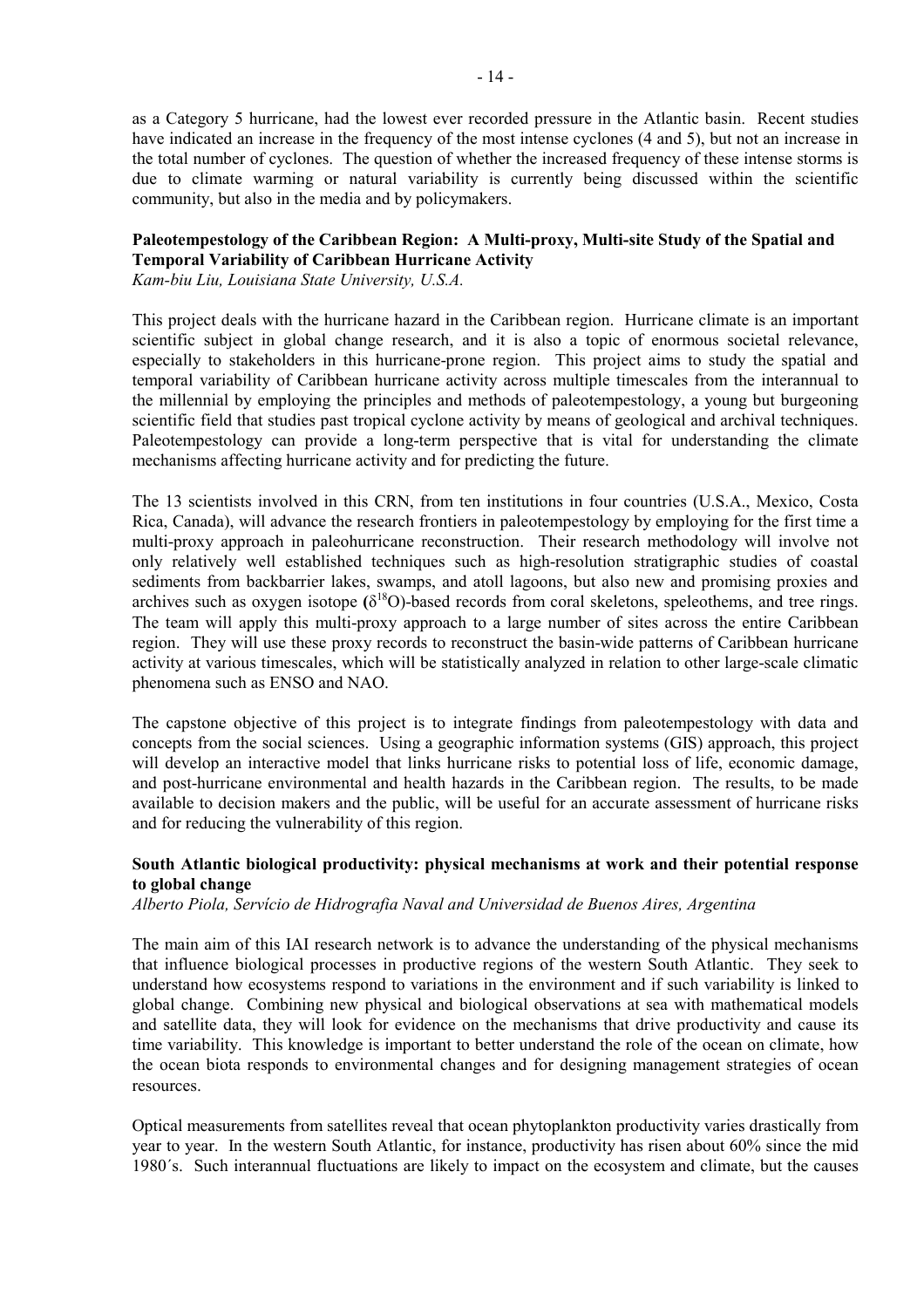of the observed changes are unknown. Measurements taken at sea reveal that regions of enhanced productivity are linked to strong absorption of  $CO<sub>2</sub>$  from the atmosphere and may therefore modulate climate variations.

The group has just completed a three week oceanographic cruise to the southern Patagonia continental shelf and slope where they occupied 56 hydrographic stations across the shelf. Most of the cruise was financed by the so-called GEF Patagonia. In each station, they collected a variety of biological, chemical and physical data, from the water column and underlying sediments. The survey provided a unique opportunity to obtain a first time ever high-resolution section of the eastern mouth of the Straits of Magellan, which were carried out specifically as part of and financed by their IAI project. The new data will allow them to determine the winter thermohaline properties and planctonic composition of the inflow from the southeast South Pacific into the Patagonian shelf through the Straits. This data is relevant because the inflow is thought to play a central role in shaping basic characteristics of the productive southern Patagonia shelf.

### **Effective strategies of adaptation and risks reduction in face of the Economic and Climatic Impacts**

*Edwin Castellanos, Centro de Estudios Ambientales, Universidad del Valle de Guatemala, Guatemala* 

This research network will study how to reduce risks and increase the adaptation capacity of the most vulnerable farmer groups in view of the constant stress resulting from climate and global market unpredictability. The research strategy is multidisciplinary, with the participation of researchers from a broad range of disciplines such as anthropology, sociology, ecology and environmental economy.

A comparative case-study involving coffee producers in Mexico, Guatemala, Honduras and Costa Rica will analyze the strategies developed at local, national and regional levels to face the stresses and impacts on farmers' livelihoods from three sources: climate events, price fluctuation and pest incidence. The study also seeks to establish the role of grassroots organizations as well as governmental and nongovernmental bodies in the process of adaptation to global changes. The analysis of satellite images showing the changes in land use resulting from different management and institutional strategies will supplement field findings.

Systematized information and recommendations based on the lessons learned from the case studies may strengthen grassroots institutions and organizations that support coffee producers. In addition, these results will be important to developing national policies aimed at strengthening the capacity of rural homes and regions to adapt to the multiple changes environmental global change.

### **Human and Biophysical Dimensions of Tropical Dry Forests in the Americas**

*Arturo Sanchez-Azofeifa, University of Alberta, Canada*

The *Tropi-Dry* research network was created to improve scientific knowledge on the natural and social dynamics of secondary and primary dry forests in the Americas. The project aims to improve the capacity of societies to manage these regions through comprehensive and comparative analyses of land use and related policies. The joint work with decision makers in participating countries aims at establishing an exchange that will result in the protection of the ecosystems under study. Studies will be conducted across a latitudinal range all the way from Mexico to Brazil. *Tropi-Dry* is made up of researchers from Brazil, Canada, Costa Rica, Cuba, Mexico, USA and Venezuela.

Tropical dry forests in the Americas are one of the least studied ecosystems both from the perspective of their floristic and structural composition and the socio-economic drivers that contribute to their development and degradation. To a certain degree, these forests take second place in terms of conservation compared with tropical rain forests. Tropical dry forests are located in areas of high agricultural potential, have excellent conditions for human settlement, and great value for the tourism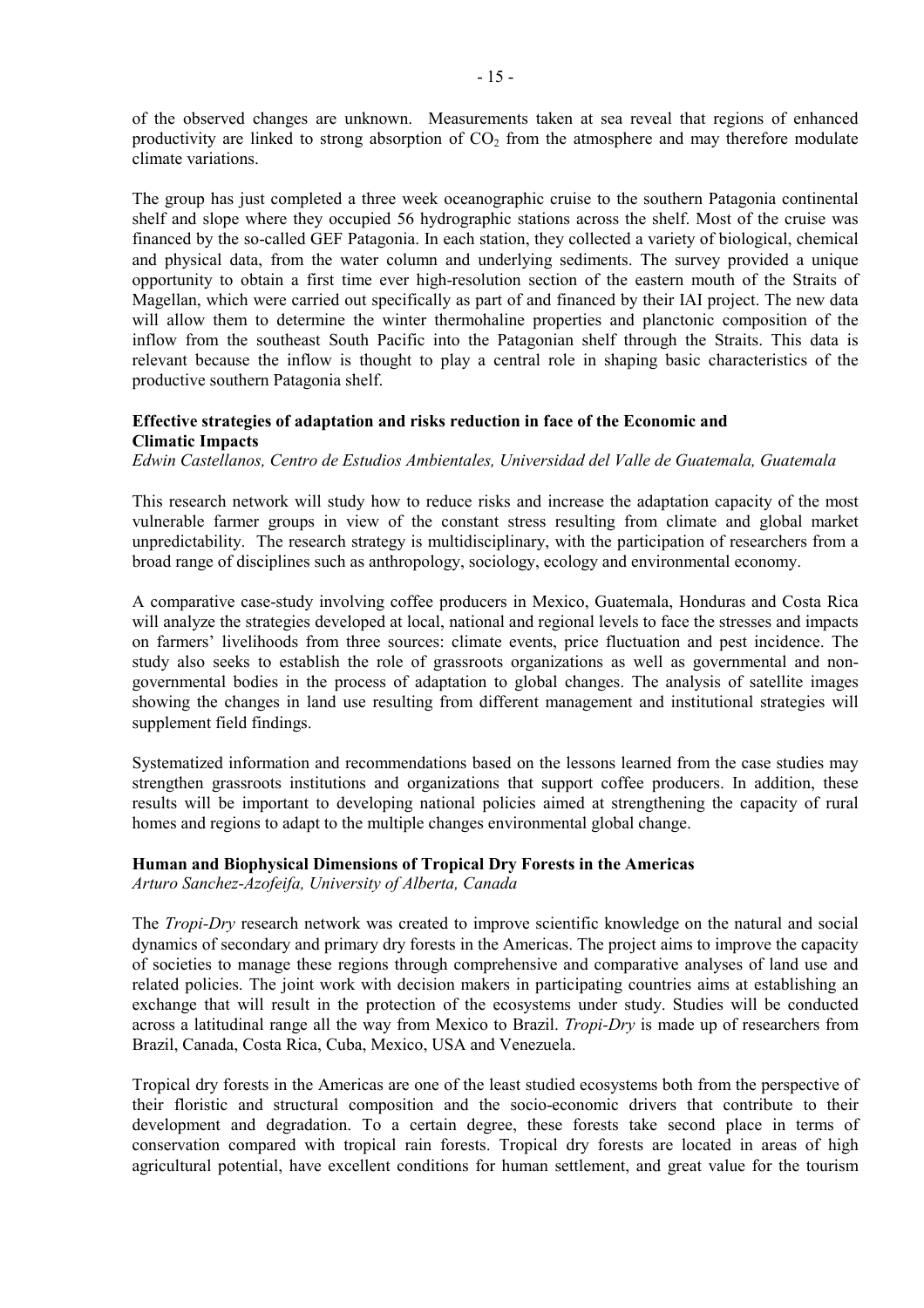industry. Tropical dry forests have been considered to be the cradle of human development in the Americas, which has contributed to making them one of the most degraded ecosystems on the continent.

#### **Emissions, Megacities and Climate in South America (SAEMC)**

*Laura Gallardo Klenner, Universidad de Chile, Chile* 

The goals of this IAI CRN team of researchers and students from Argentina, Brazil, Chile, Colombia and the USA are to: provide accurate regional emissions and climate change scenarios for South America, with emphasis on the impacts of and on megacities; establish the basis for operational chemical weather forecast for South American megacities; strengthen and expand an active research and capacity building network in the Americas functional to Earth System Modeling.

They will look at what and how much emissions of atmospheric pollutants are coming from South American megacities and plan to collect and analyze available data and generate new information by combining monitoring campaigns and numerical models to generate past, present and future emission scenarios for the region. Today, meteorological services in the world forecast precipitation, temperature and "chemical weather". One of such centers is CPTEC (Centro de Previsão de Tempo e Estudos Climáticos, Brazil). Through a pilot activity with DMC (Dirección Meteorológica de Chile) making use of the computer infrastructure in the region, daily predictions of air quality in the Chilean cities will be prepared.

Seventy five percent of the South American population is concentrated in megacities causing serious environmental problems such as air pollution. It is less well known that megacities are a global change agent and that climate changes affect air quality. The group aims to develop regional scientific capacity to increase our understanding of megacities and provide tools for improved air quality management.

#### **Caribbean Coastal Scenarios**

#### *Michael McClain, Florida International University, United States*

The Caribbean Coastal Scenarios Program addresses the question: "What is the future of water in the Greater Antilles, and how can the island nations of the region meet their growing water demands without causing irreparable damage to fragile costal resources?" This network is designed to facilitate a national and regional dialogue on these issues and seek a common vision of the way ahead. The dialogue will be based on credible scientific research to develop plausible scenarios of future water availability and demand over the next 80 years.

The island nations of the Caribbean are among the countries most vulnerable to global environmental change. While their populations are projected to increase significantly over the next 100 years, the fresh water and coastal resources on which they depend are projected to decline. Future infrastructure development, such as dams and diversions that modify rivers and alter the timing, quantity and quality of flows to coastlines would mean impacts to coastal flows.

Caribbean Coastal Scenarios partners academic institutions with governmental and nongovernmental organizations will investigate the likely water-related scenarios that the countries will face and seek consensus on the characteristics of a preferred development pathway that meets water needs without causing unacceptable degradation to resources and ecosystems. Scenarios will be based on computer models that integrate the best available scientific data on water flows in the countries, international projections of climate change, and the human management factors (such as diversions for irrigation and domestic water supply) that influence flows. The outputs of computer models will be discussed and revised in stakeholder workshops to arrive at the most plausible scenarios possible, and results of the program will be presented and debated in national and international forums. Meeting the countries' water demands of the  $21<sup>st</sup>$  Century will require new national policies to adapt to global environmental change and stronger institutions capable of adapting management programs to new realities.